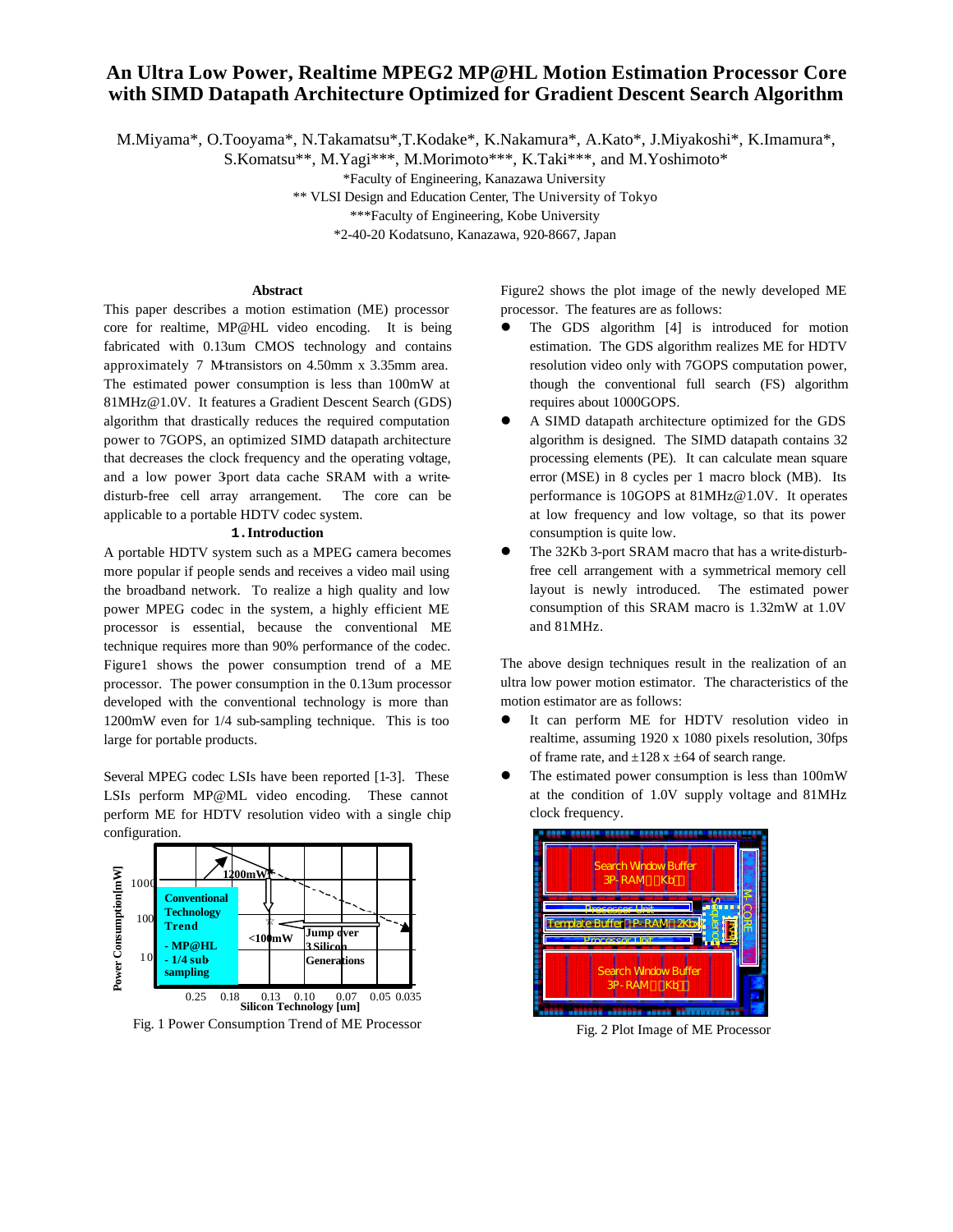#### **2.Algorithm**

The searching procedure by the GDS algorithm is illustrated in Fig.3(a). The criteria of distortion function used in the GDS algorithm is MSE of a MB indicated by a search vector. The next search starts toward a direction that makes the steepest gradient of the distortion function. The vector whose distortion function is minimum over the search area is a solution of the procedure.

The conventional FS algorithm estimates all vectors in a search range. Then the optimal vector must be found, but the amount of operations is huge. The FS algorithm requires about 1000GOPS to perform ME for HDTV resolution video. So we introduced the new efficient ME algorithm, the GDS algorithm, which requires only 7GOPS as shown in Fig.3(b).

The technical terms are defined here to describe the GDS algorithm. "Template buffer"(TB) is a memory that stores a MB pixel data in a current frame. "Search Window Buffer"(SW) is a memory that stores pixel data in the previous frame. The brightness of the pixel that is located in  $TB(i,j)$  is described as TBi,j. The search vector is described as (Vx,Vy). The GDS algorithm is described as follows:

Step.1 Decide start vector

Calculate MSE for the following four vectors. Start searching from the vector that has the smallest MSE among them.

- 1) 0 vector
- 2) The left MB motion vector
- 3) The upper MB motion vector
- 4) The motion vector of the MB that is located in the same position of the previous frame

Here MSE is defined as:  $E = (TB_{i,j}-SW_{i+Vx,j+Vy})^2$ i,j

Step.2 Decide search direction

Calculate x and y differential coefficients of the distortion function at the point indicated by the start vector.

$$
dE/dx = (TB_{i,j} - SW_{i+Vx,j+Vy})(SW_{i+1+Vx,j+Vy} - SW_{i-1+Vx,j+Vy})
$$
  
i,j

$$
\begin{aligned} dE/dy &= \quad & (TB_{i,j} \text{-}SW_{i+Vx,j+Vy}) ( \text{ SW}_{i+Vx,j+1+Vy} \text{ - } SW_{i+Vx,j-1+Vy}) \\ &\quad i,j \\ \tan &= \left( dE/dy \right) / \left( dE/dx \right) \end{aligned}
$$



Fig. 3 Gradient Descent Method

Step.3 1-Dimension Search

- Search vectors toward the direction with step width
- Continue to search vectors until MSE increase.
- The vector whose MSE is minimum is a temporary solution.
- Step.4 Decide to repeat or not
	- l Calculate the differential coefficients and new direction ' at the point obtained in Step.3.
	- If is not equal to ', then go to Step.3, and search in the new direction '.
	- If is equal to  $\cdot$ , finish the procedure. The latest temporary solution is taken as the final solution..

The simple GDS algorithm as above has a tendency to fall in a local minimum solution. It is effective to add a hierarchical search method in order not to fall in a local minimum, because a smoothing effect in an upper layer removes a noise effect and make it possible to search vectors in a long distance. The hierarchical GDS algorithm is applied for 3 image layers. The layer 1 is the original picture. The layer 2 is obtained by 1/2 sub-sampling of the layer 1, and the layer 3 is obtained by 1/2 sub-sampling of the layer 2. The hierarchical GDS algorithm starts searching in the layer 3. This is followed by searching in the layer 2 and the layer 1.

#### **3.Architecture**

Figure4 shows the block diagram of the ME processor. The SIMD datapath optimized for the GDS algorithm contains 1 TB, 16 SWs, 32 PEs, and an adder tree. A MemoryBus feeds new image data to TB and SWs. The TB and SWs are image data caches. The TB, SWs and PEs are connected by 2 CrossPaths. The PE executes a calculation for 1 pixel in a cycle. The PEs are followed by an adder tree which completes the calculation. The control part contains a MCORE, an instruction RAM (IRAM), a sequencer (SEQ), and address generators (AG). The features of this architecture are as follows.

- l 32 PE SIMD datapath
- Concurrent data transfer
- Adaptive control by MCORE



Fig. 4 Block Diagram of ME processor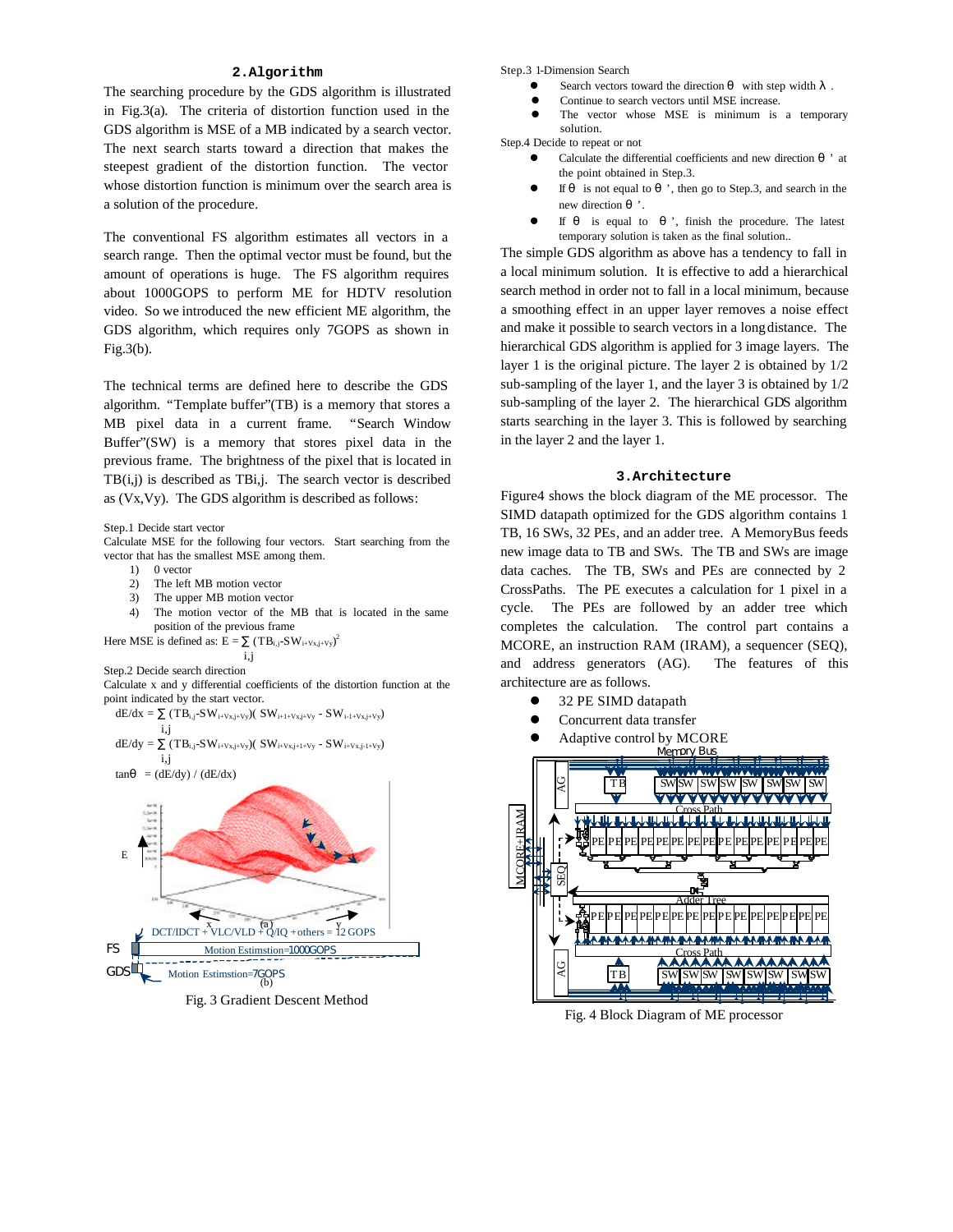#### **3.1 32-PE SIMD datapath**

The ME chip contains 32 PEs. The PE is optimized for the GDS algorithm. A PE can execute the calculation for MSE and differential coefficients. Figure5 shows the block diagram of the PE. Figure5(a) describes the PE configuration for the MSE calculation. The PE receives 1 pixel data from TB and 1 pixel data from SW. Figure5(b) describes the PE configuration to calculate a differential coefficient in x direction. The PE receives 1 pixel data from TB and 3 pixel data from SWs. The data from S1 terminal is represents a center pixel, and other two data from S0 and S2 are left and right pixels. Figure5(c) describes the PE configuration for a differential coefficient in y direction. The PE receives 1 pixel data from TB, 2 pixel data from SWs and 1 pixel data from the opposite PE. The data from S3 is a center pixel, and other two data from S1 are upper and lower pixels. Delay buffers are inserted for the delay adjustment for these pixel data. The PEs are followed by adders and accumulators which complete calculation of MSE or differential coefficient for the search vector.

A PE can perform above computation for 1 pixel in a cycle. So 32 PEs can evaluate 1 search vector (or 1 MB) in 8 cycles. A PE can execute 2 subtractions, 1 multiplication and 1 addition simultaneously, so that 32 PEs can execute 128 operations in a cycle. The performance of this SIMD is 10 GOPS at 81 MHz.

#### **3.2 Concurrent data transfer**

The TB and SWs receive the next pixel data from the MemoryBus. The TB, SW and PEs are connected by 2 CrossPaths, which sort the sequence of pixel data from SWs corresponding to the sequence of pixel data from TB. The CrossPath is implemented with 1:16 demultiplexers. The TB and SWs feeds pixel data to PEs with the CrossPaths. The MemoryBus and 2 CrossPaths transfer pixel data concurrently. Thus TB and SWs keep supplying pixel data to PEs, so that the pipeline operation of PEs can be kept continuously.



# **3.3 Adaptive control by MCORE**

The control part of the ME processor consists of a MCORE, an instruction RAM (IRAM), a sequencer (SEQ), and address generators (AG). The MCORE is a RISC processor developed by Motorola for embedded systems. It executes instructions in IRAM. It sets commands and parameters in SEQ registers and can control SIMD datapath indirectly. The command set includes initial vector evaluation, search vector evaluation, differential coefficients calculation, and 1 dimension search. The parameter set includes the number of cycles, the image layer number, the size of TB, the size of SW, initial vectors, search vector, search direction and search width. The SEQ supplies control signals to PEs according to the commands and parameters. It supplies a search vector and start signal to AG. The AG translates a search vector from SEQ to memory addresses and supplies them to TB and SWs.

Adaptive and efficient control of ME processing is realized by a combination of MCORE and SEQ. For example, an appropriate search width can be calculated by MCORE using MSE and differential coefficients at the start point of 1 demension search. The MCORE makes the control system adaptive. On the other hand, in a 1-dimension search, if MCORE accesses SEQ registers every time the evaluation completes, overhead by MCORE is not negligible. The SEQ has been designed so as to execute a series of evaluations and stop searching when it finds a temporary solution without control by MCORE. The SEQ makes the control system efficient.

#### **4.Circuit Design**

The block diagram of 3-port SRAM macro which is utilized for SWs is illustrated in Fig.6. The macro has concurrent 3 port access capability (2R1W) and a 4Kword by 8 bit configuration. The ME integrates 16 pieces of the macro for about 500Kbit storage as SWs. So a low power design for the 3-port SRAM macro is essential for realization of sub-100mW ME LSI.



Fig. 6 Block Diagram of 3-port SRAM Macro